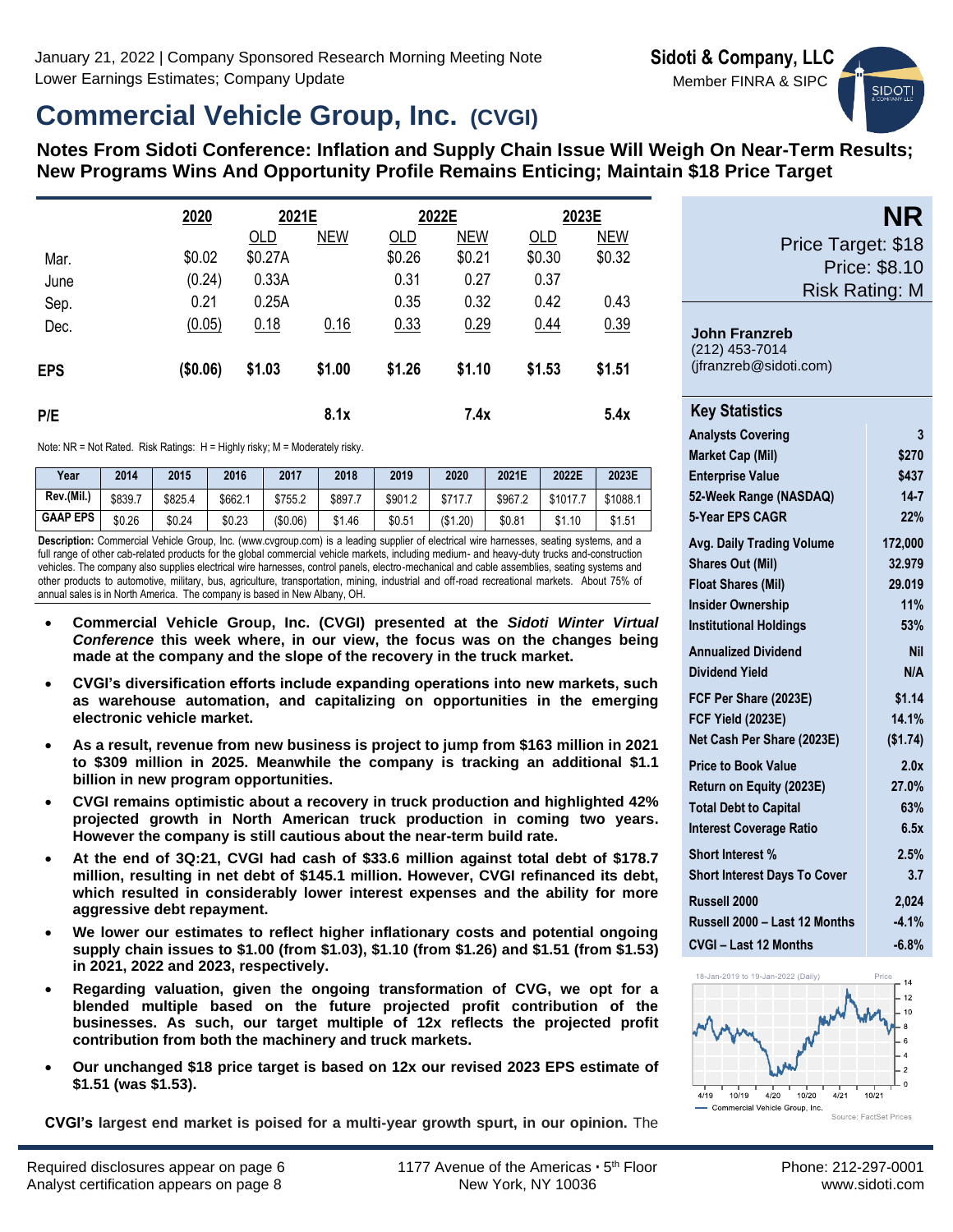#### COMMERCIAL VEHICLE GROUP, INC.

truck market accounts for about 35% of CVG's total revenue. The company provides seats, electrical wire harness, panel assemblies and a host of other products to the class 5-8 truck market. Demand in this market has risen substantially as we have emerged from the pandemic due to that lack of production and the recovery in the global economies. Nonetheless, the current build rate is barely sufficient to cover the number of retired trucks every year (about 260,000). In all likelihood, during 1H:22, total truck orders will reach an all-time high, suggesting a multi-year build cycle will likely emerge starting in 2H:22, in our view. Current estimates by ACT Research put the class 8 truck build at 301,000 and 363,000 in 2022 and 2023, respectively compared to the estimate of 256,000 in 2021. One growth opportunity is producing seats and wire harnessing for the electronic vehicle market (EV). While the customers are mostly undisclosed, two are with larger clientele and have potential revenue of \$200 million. Of the \$168 million in new awards business awards garnered by CVG through 3Q:22, about 70% was in the EV market. That said, given the development timeline, we think material revenue recognition from this business is not likely to be significant until after 2023 and should therefore be considered only moderately accretive to the sales outlook, particularly as there is likely to be some substitution from the existing diesel trucks business. The company is incurring costs associated with new prototype development (\$1.5-\$2 million per quarter). There may be an opportunity to expand margins by selling electrical systems into EVs with content potentially doubling, depending on the success of its partner platforms.

**The kickoff of the growth cycle is predicated on resolution of supply chain issues.** CVG's management has asserted that the recovery will not emerge any time soon. Supply chain issues and inflationary costs will weigh on near-term results, most acutely in 4Q:21. We think about \$8-12 million of revenue has been deferred from 4Q:21 to later periods. Generally, every 10,000 units results in an incremental/decremental \$13 million change in revenue for the company (depending on mix). Previously, we followed the more optimistic near-term scenario, but now also allow for higher inflationary pressures to trim operating profits. As a result, we have tempered our earnings expectations to \$1.00 (from \$1.03), \$1.10 (from \$1.26) and \$1.51 (from \$1.53) in 2021, 2022 and 2023, respectively.

**We remind investors of another sizable growth opportunity for CVG to further expand into the warehouse automation market.** The Electrical Systems Segment (about 70% of 2021 revenue) manufactures electrical wire harnesses, control panels, electro-mechanical and cable assemblies primarily for the construction, agricultural, industrial, automotive, truck, mining, rail and military markets. Within this business is First Source Electronic (acquired in September 2019), which has an attractive opportunity to supply the growing warehouse automation market. This business provided the company with electro-mechanical assemblies, cable and wire harness assemblies along with chassis integration and cabinet, panel, and rack assemblies. According to management, recent awards suggest that the warehouse automation business is on pace to exceed more than \$150 million in revenue in 2021. In 3Q:21, the company recorded \$37.13 million in revenue from this business, up more than threefold from 3Q:20 and compared to an estimated \$65 million in 2020. This business has a higher overall contribution margin than the legacy CVGI operations. Indeed, new program revenue (which we think is mostly in the warehouse automation segment) are set to rise from \$163 million in 2021 to \$205 million in 2022, \$248 million in 2023 to \$309 million by 2025, by our model. The company is also bidding on \$1.1 billion in new business.

**The company will begin to trim debt levels this year.** The combination of new product growth and uneven order profiles resulted in increased debt, as the company had to fund new programs and maintain higher inventory levels. At the end of 3Q:21, CVGI had cash of \$33.6 million against total debt of \$178.7 million, resulting in net debt of \$145.1 million. However, CVGI has refinanced its debt, which resulted in considerably lower interest expenses and now plans to be more aggressive in debt repayment. CVG has targeted debt reduction of \$25-\$40 million in 2022 (lowering the leverage ratio to 1.8x-1.6x from 2.2x in 3Q:21).

| <b>Valuation</b> | We maintain our \$18 price target on CVGI shares. We think the ongoing transformation of CVG merits the<br>utilization of a blended multiple, based on the future projected profit contribution of the businesses, in our<br>valuation. In doing so, we assume that by 2022-23, 25% of revenue will be in automation and 75% in truck<br>(and related) products. We compare this mix to the S&P small-cap truck, farming and construction and S&P<br>small-cap industrial machinery indices. By the end of 2023, we assume profit growth rates will slow, reflected<br>in contracting forward P/E multiples. Over the last ten years, the median forward P/E on the S&P small-cap<br>truck sector was 20.0x forward one-year EPS and 17.0x forward two-year EPS, with a peak forward multiple<br>of 12x-14x. Similarly, the S&P small-cap machinery index has traded at 20.0x forward one-year EPS and<br>18.0x forward two-year EPS, with peak forward multiple trading at a wider spread of 10x-14x. Utilizing the<br>midpoints of 13x peak trucking and 12x peak machinery on our projected profit contributions, we derive a<br>blended multiple of 12x. Our \$18 price target is based on a constant 12x our revised 2023 EPS estimate of<br>\$1.51 (was \$1.53). We have a Moderately Risky rating on CVGI shares to reflect the cyclicality of the truck<br>market and levered balance sheet. |
|------------------|------------------------------------------------------------------------------------------------------------------------------------------------------------------------------------------------------------------------------------------------------------------------------------------------------------------------------------------------------------------------------------------------------------------------------------------------------------------------------------------------------------------------------------------------------------------------------------------------------------------------------------------------------------------------------------------------------------------------------------------------------------------------------------------------------------------------------------------------------------------------------------------------------------------------------------------------------------------------------------------------------------------------------------------------------------------------------------------------------------------------------------------------------------------------------------------------------------------------------------------------------------------------------------------------------------------------------------------------------------------------------------------------------|
| <b>Key Risks</b> | Cyclicality of trucking market<br>Risk in new market penetration<br>High debt levels                                                                                                                                                                                                                                                                                                                                                                                                                                                                                                                                                                                                                                                                                                                                                                                                                                                                                                                                                                                                                                                                                                                                                                                                                                                                                                                 |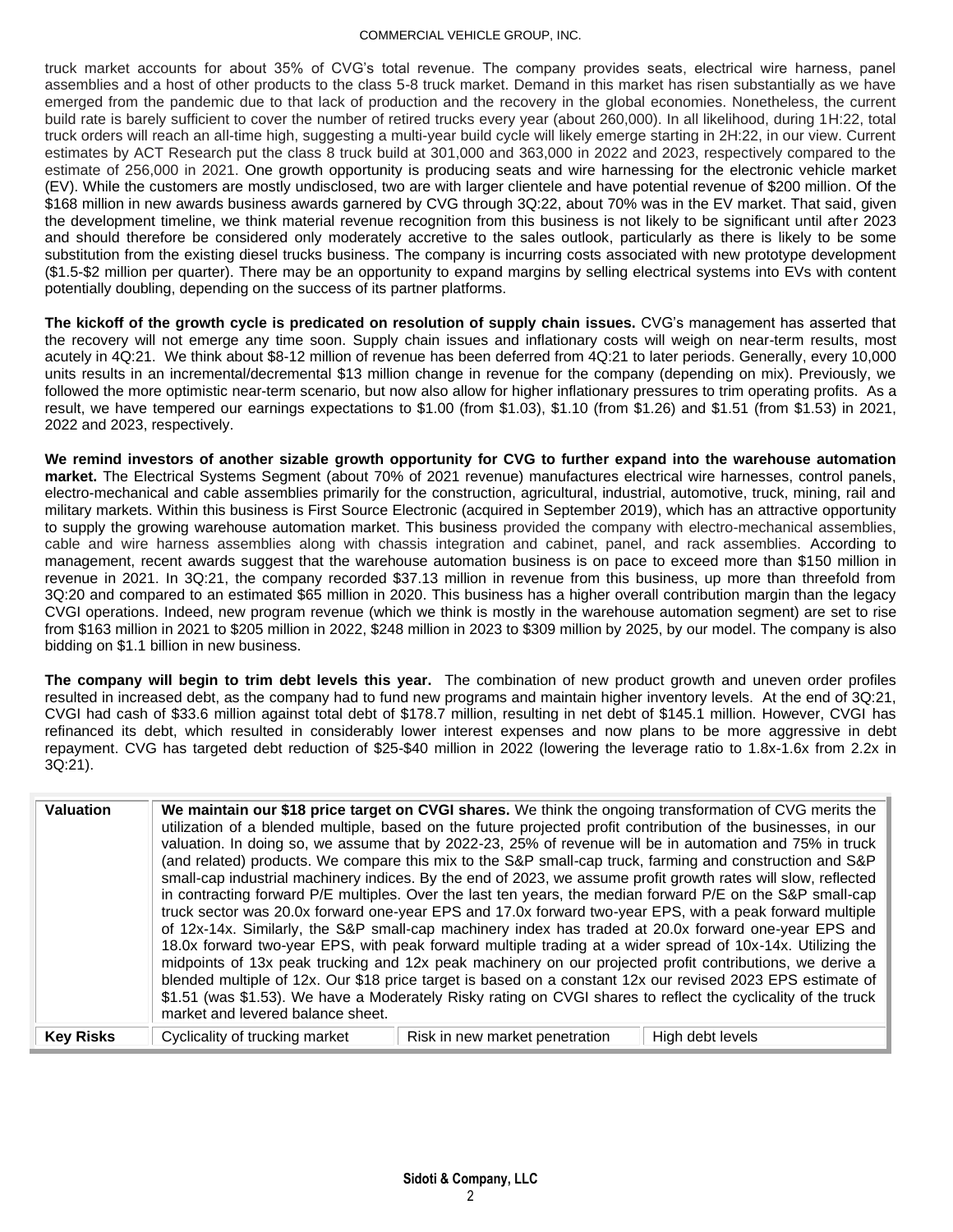#### **Table 1.**

## **Commercial Vehicle Group, Inc. Income Statement (\$ in thousands, except per share data)**

| 2020<br>2021E<br>2022E<br>Mar.<br>Mar.<br>Sep.<br>June<br>Sep.<br>Dec.<br>Mar.A<br>Sep.A<br>Dec.<br>Dec.<br>June A<br>June<br>\$137,975<br>\$73,498<br>\$120,723<br>\$443,363<br>\$163,134<br>\$154,819<br>\$651,744<br>\$164,478<br>\$175,845<br>\$182,710<br>\$180,850<br>\$703,883<br><b>Electrical Systems</b><br>\$111,167<br>\$159,687<br>\$174,104<br>Global Seating<br>\$75,938<br>\$53,398<br>\$66,974<br>\$78,026<br>\$274,336<br>\$85,435<br>\$83,837<br>\$76,476<br>\$69,738<br>\$315,486<br>\$75,183<br>\$80,484<br>\$80,300<br>\$77,830<br>\$313,796 | 2023E<br>\$760,194<br>\$327,917 |
|--------------------------------------------------------------------------------------------------------------------------------------------------------------------------------------------------------------------------------------------------------------------------------------------------------------------------------------------------------------------------------------------------------------------------------------------------------------------------------------------------------------------------------------------------------------------|---------------------------------|
|                                                                                                                                                                                                                                                                                                                                                                                                                                                                                                                                                                    |                                 |
|                                                                                                                                                                                                                                                                                                                                                                                                                                                                                                                                                                    |                                 |
|                                                                                                                                                                                                                                                                                                                                                                                                                                                                                                                                                                    |                                 |
| \$187,697<br>\$245,122<br>\$257,941<br>\$239,610<br>\$224,557<br>\$258,680<br>\$187,105<br>\$126,896<br>\$216,001<br>\$717,699<br>\$967,230<br>\$239,660<br>\$256,329<br>\$263,010<br>\$1,017,679<br>Net sales                                                                                                                                                                                                                                                                                                                                                     | \$1,088,111                     |
| 166,631<br>114,016<br>162,501<br>195,757<br>638,905<br>214,001<br>223,573<br>209,346<br>197,955<br>844,875<br>211,500<br>225,569<br>230,134<br>226,319<br>893,522<br>Cost of sales                                                                                                                                                                                                                                                                                                                                                                                 | 944,480                         |
| 20,474<br>12,880<br>34,368<br>26,602<br>25,196<br>20,244<br>\$78,794<br>31,121<br>30,264<br>\$122,355<br>28,160<br>30,759<br>32,876<br>32,361<br>\$124,157<br>Gross profit                                                                                                                                                                                                                                                                                                                                                                                         | \$143,631                       |
| 18,434<br>15,576<br>12,294<br>11,091<br>51,428<br>15,718<br>17,719<br>18,089<br>18,115<br>69,641<br>17,687<br>17,622<br>71,238<br>Selling, prod dev. & admin.<br>12,467<br>17,495                                                                                                                                                                                                                                                                                                                                                                                  | 72,903                          |
|                                                                                                                                                                                                                                                                                                                                                                                                                                                                                                                                                                    |                                 |
| 860<br>856<br>858<br>860<br>3,434<br>Amortization expense                                                                                                                                                                                                                                                                                                                                                                                                                                                                                                          |                                 |
|                                                                                                                                                                                                                                                                                                                                                                                                                                                                                                                                                                    |                                 |
| 7,147<br>(3,552)<br>8,293<br>23,932<br>16,649<br>12,175<br>8,487<br>52,714<br>13,073<br>15,255<br>13,927<br>52,919<br><b>Operating income</b><br>12,044<br>15,403<br>10,665                                                                                                                                                                                                                                                                                                                                                                                        | 70,727                          |
| 4,585<br>4,609<br>6,588<br>20,422<br>4,475<br>4,475<br>4,475<br>4,475<br>17,900<br>4,475<br>4,475<br>17,900<br>4,640<br>4,475<br>4,475<br>Depreciation & amort.                                                                                                                                                                                                                                                                                                                                                                                                    | 18,400                          |
| 1,033<br>14,881<br>16,650<br>19,730<br><b>EBITDA</b><br>11,787<br>16,653<br>42,425<br>19,878<br>21,124<br>12,962<br>69,214<br>15,140<br>17,548<br>18,402<br>69,419                                                                                                                                                                                                                                                                                                                                                                                                 | 87,727                          |
| 4,624<br>5,309<br>5,210<br>20,603<br>2,818<br>1,630<br>1,702<br>11,191<br>1,700<br>1,500<br>1,379<br>6,279<br>5,460<br>5,041<br>1,700<br>Interest expense                                                                                                                                                                                                                                                                                                                                                                                                          | 5,038                           |
| 741<br>(205)<br>214<br>(22)<br>728<br>(285)<br>(186)<br>(50)<br>(1, 177)<br>(50)<br>(50)<br>(50)<br>(50)<br>Other<br>(656)<br>(200)                                                                                                                                                                                                                                                                                                                                                                                                                                | (200)                           |
| 1,782<br>(8,656)<br>6,370<br>3,105<br>2,601<br>11,018<br>14,116<br>10,731<br>6,835<br>42,700<br>9,015<br>11,423<br>13,805<br>12,598<br>46,840<br>Income before taxes                                                                                                                                                                                                                                                                                                                                                                                               | 65,889                          |
| 1.123<br>(1,381)<br>4,324<br>2,528<br>2.073<br>2,627<br>2,898<br>10,773<br>Provision for taxes<br>(171)<br>4,753<br>3,415<br>2,618<br>1,687<br>10,248<br>3,175                                                                                                                                                                                                                                                                                                                                                                                                     | 15,813                          |
| 10,630<br>659<br>10,701<br>8,796<br>9,700<br>(7,275)<br>6,541<br>(1,648)<br>(1,723)<br>8,490<br>8,113<br>5,148<br>32,452<br>6,941<br>36,067<br>Net inc. (Cont. Ops)                                                                                                                                                                                                                                                                                                                                                                                                | 50,076                          |
| (803)<br>(6, 409)<br>(25, 163)<br>(5,220)<br>(2,363)<br>(2,580)<br>(35,326)<br>(5,606)<br>Nonrecurring Items<br>$\overline{\phantom{a}}$<br>$\overline{\phantom{a}}$                                                                                                                                                                                                                                                                                                                                                                                               |                                 |
| 30,806<br>30,890<br>31,617<br>31,625<br>30,943<br>31,264<br>32,674<br>32,706<br>32,700<br>32,335<br>32,750<br>32,750<br>32,750<br>32,750<br>32,750<br>Diluted shares (thou)                                                                                                                                                                                                                                                                                                                                                                                        | 33,000                          |
| \$0.21<br>\$0.33<br>\$0.25<br>\$0.16<br>\$0.32<br>\$0.30<br>\$1.10<br><b>Adjusted EPS</b><br>\$0.02<br>(\$0.24)<br>(\$0.05)<br>(\$0.06)<br>\$0.27<br>\$1.00<br>\$0.21<br>\$0.27                                                                                                                                                                                                                                                                                                                                                                                    | \$1.52                          |
| (\$0.07)<br>(\$0.08)<br>(\$0.02)<br>\$0.00<br>$(\$0.20)$<br>\$0.00<br>\$0.00<br>\$0.00<br>\$0.00<br>\$0.00<br>(\$0.82)<br>(\$0.17)<br>\$1.14<br>\$0.00<br>(\$0.17)<br>Nonrecurring items                                                                                                                                                                                                                                                                                                                                                                           | \$0.00                          |
| \$0.27<br>\$0.32<br><b>GAAP EPS</b><br>(\$0.80)<br>(\$0.40)<br>\$0.13<br>\$0.27<br>\$0.16<br>\$0.23<br>\$0.16<br>\$0.21<br>\$0.30<br>\$1.10<br>(S0.13)<br>(\$1.20)<br>\$0.81                                                                                                                                                                                                                                                                                                                                                                                       | \$1.52                          |
|                                                                                                                                                                                                                                                                                                                                                                                                                                                                                                                                                                    |                                 |
| Yr.-to-yr. rate of change                                                                                                                                                                                                                                                                                                                                                                                                                                                                                                                                          |                                 |
| $-47.8%$<br>9.8%<br>5.2%<br>$-16.7%$<br>14.0%<br>$-20.4%$<br>31.0%<br>103.3%<br>27.7%<br>4.0%<br>34.8%<br>$-2.2%$<br>$-0.6%$<br>15.2%<br>Total revenue<br>$-23.1%$                                                                                                                                                                                                                                                                                                                                                                                                 | 6.9%                            |
| 1.5%<br>$-60.3%$<br>$-14.4%$<br>99.1%<br>52.0%<br>166.8%<br>20.1%<br>31.4%<br>$-9.5%$<br>$-10.5%$<br>8.6%<br>21.7%<br>$-38.1%$<br>$-25.1%$<br>55.3%<br>Gross profit                                                                                                                                                                                                                                                                                                                                                                                                | 15.7%                           |
| $-122.4%$<br>$-2.7%$<br>$-42.4%$<br>$-568.7%$<br>2.3%<br>$-30.8%$<br>25.3%<br>0.4%<br>$-59.3%$<br><b>NM</b><br>115.5%<br>1.1%<br>120.3%<br>$-21.5%$<br>64.1%<br>Operating income                                                                                                                                                                                                                                                                                                                                                                                   | 33.7%                           |
| $-45.5%$<br>$-94.7%$<br>4.1%<br><b>NM</b><br>$-25.6%$<br>68.6%<br>1944.9%<br>0.0%<br>$-12.9%$<br>63.1%<br>18.5%<br>42.0%<br>0.3%<br><b>EBITDA</b><br>$-23.8%$<br>$-16.9%$                                                                                                                                                                                                                                                                                                                                                                                          | 26.4%                           |
| $-93.4%$<br>$-190.7%$<br>$-16.7%$<br>$-82.3%$<br>$-110.5%$<br>1188.3%<br>$-247.1%$<br>24.0%<br>$-412.4%$<br>$-1983.5%$<br>$-17.8%$<br>31.0%<br>88.4%<br>Net income<br>$-18.2%$<br>11.1%                                                                                                                                                                                                                                                                                                                                                                            | 38.8%                           |
| <b>EPS</b><br>$-18.7%$<br>$-82.7%$<br>$-110.4%$<br>$-239.1%$<br>$-402.1%$<br>$-21.9%$<br>30.8%<br>9.7%<br>$-93.4%$<br>$-190.5%$<br>1169.4%<br>19.9%<br>$-1902.4%$<br>$-18.0%$<br>88.1%                                                                                                                                                                                                                                                                                                                                                                             | 37.8%                           |
| Margin analysis                                                                                                                                                                                                                                                                                                                                                                                                                                                                                                                                                    |                                 |
| 12.7%<br>12.2%<br>10.9%<br>10.2%<br>13.4%<br>9.4%<br>11.0%<br>12.7%<br>13.3%<br>12.6%<br>11.8%<br>11.8%<br>12.0%<br>12.5%<br>12.5%<br>Gross profit                                                                                                                                                                                                                                                                                                                                                                                                                 | 13.2%                           |
| 6.5%<br>7.2%<br>7.5%<br>8.1%<br>7.2%<br>6.7%<br>$7.0\%$<br>SG&A<br>6.7%<br>12.3%<br>5.1%<br>6.4%<br>6.9%<br>7.3%<br>6.9%<br>7.1%                                                                                                                                                                                                                                                                                                                                                                                                                                   | 6.7%                            |
| 3.8%<br>$-2.8%$<br>6.4%<br>3.8%<br>3.3%<br>6.3%<br>6.5%<br>5.1%<br>3.8%<br>5.4%<br>4.5%<br>5.8%<br>5.2%<br>5.1%<br>5.4%<br>Operating income                                                                                                                                                                                                                                                                                                                                                                                                                        | 6.5%                            |
| 6.9%<br><b>EBITDA</b><br>0.8%<br>8.9%<br>6.9%<br>5.9%<br>8.1%<br>8.2%<br>5.8%<br>7.2%<br>6.3%<br>6.8%<br>7.5%<br>6.8%<br>6.3%<br>7.1%                                                                                                                                                                                                                                                                                                                                                                                                                              | 8.1%                            |
| 1.0%<br>0.4%<br>5.5%<br>4.5%<br>3.0%<br>4.4%<br>3.8%<br>5.2%<br>4.6%<br>Pretax income<br>$-6.8%$<br>3.4%<br>1.4%<br>4.5%<br>4.5%<br>4.9%                                                                                                                                                                                                                                                                                                                                                                                                                           | 6.1%                            |
| 23.0%<br>63.0%<br>16.0%<br>$-2.7%$<br>153.1%<br>166.2%<br>22.9%<br>24.2%<br>24.4%<br>24.7%<br>24.0%<br>23.0%<br>23.0%<br>23.0%<br>23.0%<br>Effective tax rate                                                                                                                                                                                                                                                                                                                                                                                                      | 24.0%                           |
| $-0.8%$<br>$-0.2%$<br>3.7%<br>3.5%<br>0.4%<br>$-5.7%$<br>3.5%<br>3.5%<br>4.1%<br>3.4%<br>2.3%<br>3.4%<br>2.9%<br>3.4%<br>4.0%<br>Net income                                                                                                                                                                                                                                                                                                                                                                                                                        | 4.6%                            |

Sources: Company data; Sidoti & Company, LLC estimates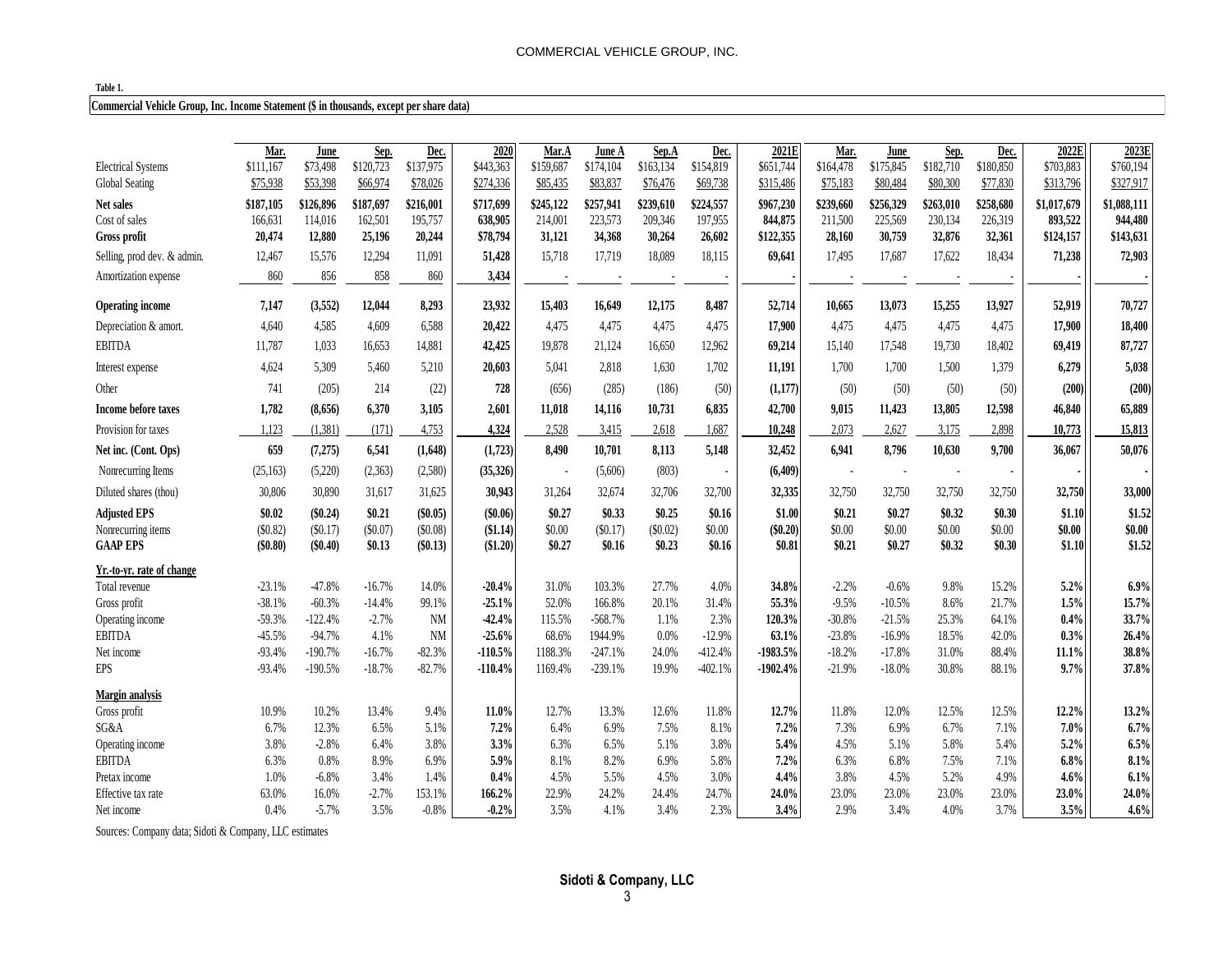| --<br>н<br>ı<br>× |  |
|-------------------|--|
|-------------------|--|

| Commercial Vehicle Group, Inc. Cash Flow Statement (\$ in thousands, except per share data) |  |  |
|---------------------------------------------------------------------------------------------|--|--|
|                                                                                             |  |  |

|                                            | Mar.           | June       | Sep.      | Dec.      | 2020       | Mar.A      | JuneA      | Sep.      | 2021E      | 2022E        | 2023E     |
|--------------------------------------------|----------------|------------|-----------|-----------|------------|------------|------------|-----------|------------|--------------|-----------|
| <b>Operating sources/uses:</b>             |                |            |           |           |            |            |            |           |            |              |           |
| Net income                                 | (\$24,594)     | (\$12,497) | \$4,178   | (\$4,136) | (\$37,049) | \$8,490    | \$5,095    | \$7,511   | \$26,043   | \$36,067     | \$50,076  |
| Depreciation & amortization                | 4,640          | 4,585      | 4,610     | 6,587     | 20,422     | 4,642      | 4,666      | 5,466     | 17,900     | 17,900       | 18,400    |
| Other                                      | 24,755         | (1, 345)   | 1,863     | 805       | 26,078     | 4,599      | 10,151     | 1,817     | 4,599      |              |           |
| Total                                      | \$4,801        | (\$9,257)  | \$10,651  | 3,256     | 9,451      | \$17,731   | \$19,912   | \$14,794  | 48,542     | 53,967       | 68,476    |
| <b>Operating uses:</b>                     |                |            |           |           |            |            |            |           |            |              |           |
| Accounts receivable                        | (11, 649)      | 22,646     | (24, 683) | (20, 598) | (34, 284)  | (35, 564)  | (15, 275)  | 9,387     | 18,612     | (12, 372)    | (26, 931) |
| Inventory                                  | (3,259)        | 14,459     | (11, 826) | (6, 202)  | (6, 828)   | (18, 255)  | (18, 788)  | (18, 870) | (30, 292)  | 4,712        | (56)      |
| Other non-debt current asssets liabilities | 20,452         | (17,685)   | 36,122    | 27,144    | 66,033     | 20,717     | 4,710      | (1,388)   | (41, 476)  | 176          | 11,056    |
| Total                                      | 5,544          | 19,420     | (387)     | 344       | 24,921     | (33, 102)  | (29, 353)  | (10, 871) | (53, 156)  | (7, 485)     | (15, 932) |
| Operating cash flow                        | 10,345         | 10,163     | 10,264    | 3,600     | 34,372     | (15, 371)  | (9, 441)   | 3,923     | (4,614)    | 46,482       | 52,544    |
| <b>YTD operating CF</b>                    | 10,345         | 20,508     | 30,772    | 34,372    |            | (15, 371)  | (24, 812)  | (20, 889) |            |              |           |
| <b>Cash from Investing Activities</b>      |                |            |           |           |            |            |            |           |            |              |           |
| Capital expenditures                       | (3, 472)       | (1,018)    | (1,531)   | (1, 121)  | (7, 142)   | (1,736)    | (5,208)    | (4, 497)  | (15,000)   | (20,000)     | (15,000)  |
| Asset sales                                | $\overline{4}$ | 83         | 482       | 153       | 722        | 27         | 8          | 7         | 42         |              |           |
| Acquisitions                               |                |            |           |           |            |            |            |           |            |              |           |
| Other                                      |                |            |           |           |            |            |            |           |            |              |           |
|                                            | (3, 468)       | (935)      | (1,049)   | (968)     | (6, 420)   | (1,709)    | (5,200)    | (4, 490)  | (14, 958)  | (20,000)     | (15,000)  |
| <b>YTD</b> Investing act                   | (3, 468)       | (4, 403)   | (5, 452)  | (6, 420)  |            | (1,709)    | (6,909)    | (11, 399) |            |              |           |
| <b>Cash from Financing Activities</b>      |                |            |           |           |            |            |            |           |            |              |           |
| Proceeds from S-T debt, net                | 15,000         |            | (15,000)  |           |            |            |            |           |            |              |           |
| Proceeds from L-T debt, net                | (1,094)        | (1,094)    | (6,093)   | (6,094)   | (14, 375)  | 5,706      | 27,140     | (6,075)   | 29,100     | (29, 400)    | (25,000)  |
| Proceeds from common financing, net        | $\sim$         |            |           | (663)     | (663)      | $\sim$     |            |           | 1,670      | 623          | 400       |
| Dividends paid                             |                |            |           |           |            |            |            |           |            |              |           |
| Other                                      | (62)           | (2,756)    | (100)     | (1,306)   | (4, 224)   | (232)      | (10, 373)  | (93)      | (11,000)   |              |           |
| Total                                      | 13,844         | (3,850)    | (21, 193) | (8,063)   | (19, 262)  | 5,474      | 16,767     | (6, 168)  | 19,770     | (28, 778)    | (24, 600) |
| <b>YTD Financing act</b>                   | 13,844         | 9,994      | (11, 199) | (19, 262) |            | 5,474      | 22,241     | 16,073    |            |              |           |
| Foreign exchange                           | (2, 177)       | (43)       | 2,189     | 2,333     | 2,302      | (761)      | 709        | (633)     | (230)      | $\mathbf{0}$ | 0         |
| Beginning cash & equiv.                    | \$39,511       | 58,055     | 63,390    | 53,601    | 39,511     | \$50,503   | 38,136     | 40,971    | 50,503     | 50,472       | 48,176    |
| <b>Cash flow</b>                           | 18,544         | 5,335      | (9,789)   | (3,098)   | 10,992     | (12, 367)  | 2,835      | (7, 368)  | (31)       | (2, 296)     | 12,944    |
| Ending cash & equiv.                       | 58,055         | 63,390     | 53,601    | 50,503    | \$50,503   | 38,136     | 40,971     | 33,603    | \$50,472   | \$48,176     | \$61,120  |
| Free cash flow                             | \$6,873        | \$9,145    | \$8,733   | \$2,479   | \$27,230   | (\$17,107) | (\$14,649) | (\$574)   | (\$19,614) | \$26,482     | \$37,544  |
| Free cash flow/share                       | \$0.34         | \$0.33     | \$0.32    | \$0.11    | \$0.88     | (\$0.49)   | (\$0.29)   | \$0.12    | (\$0.61)   | \$0.81       | \$1.14    |

Sources: Company Data; Sidoti & Company, LLC estimates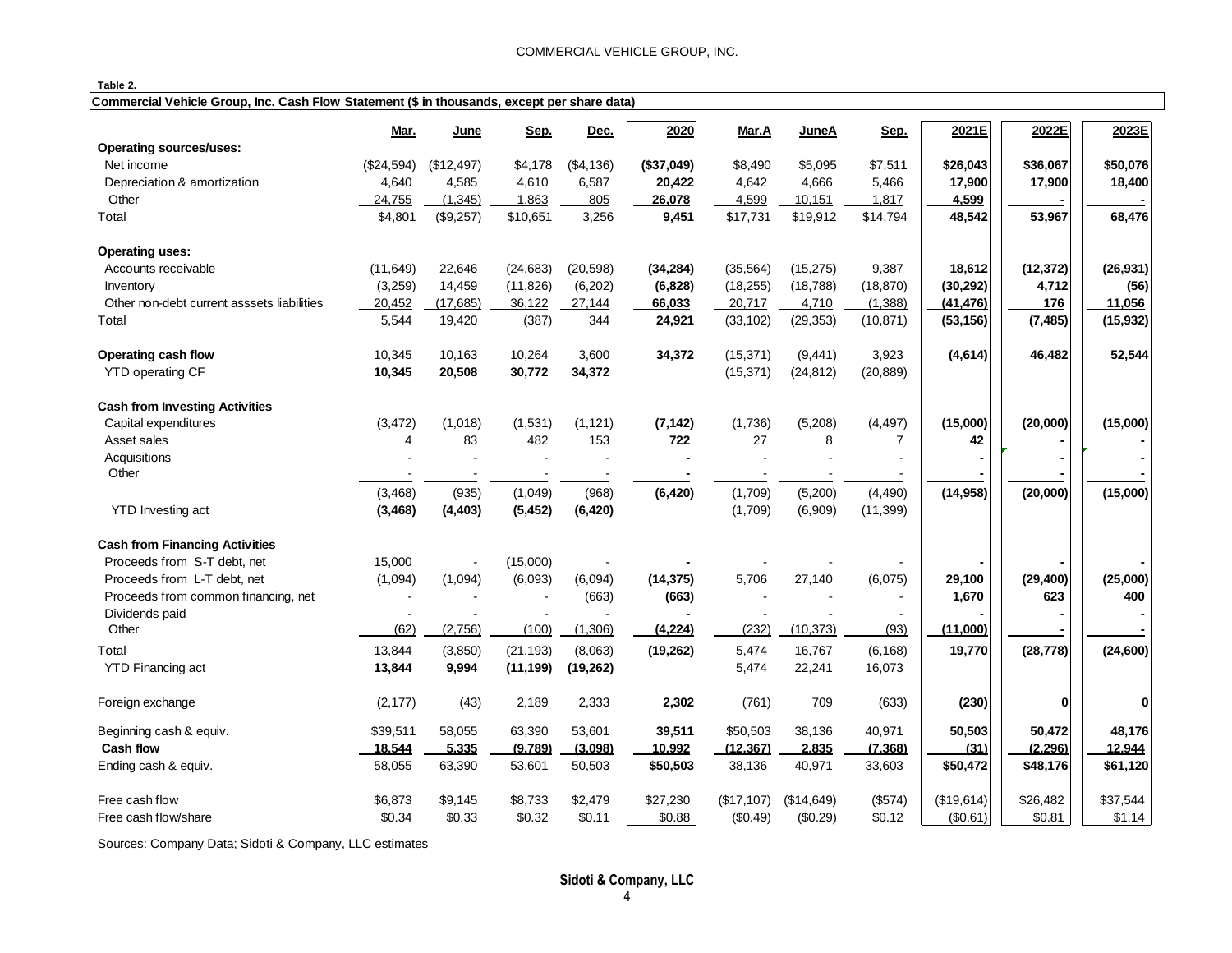### **Table 3.**

# **Commercial Vehicle Group, Inc. Balance Sheet (\$ in thousands, except per share data)**

|                                                      | Mar.        | <b>June</b>   | Sep.         | 2020         | Mar.        | <b>June</b> | Sep.        | 2021E                 | 2022E        | 2023E        |
|------------------------------------------------------|-------------|---------------|--------------|--------------|-------------|-------------|-------------|-----------------------|--------------|--------------|
| <b>Assets</b>                                        |             |               |              |              |             |             |             |                       |              |              |
| <b>Current Assets:</b>                               |             |               |              |              |             |             |             |                       |              |              |
| Cash and equivalents                                 | \$58,055    | \$63,390      | \$53,601     | \$50,503     | \$38,136    | \$40,971    | \$33,603    | \$50,472              | \$48,176     | \$61,120     |
| Receivables                                          | 123,293     | 102,771       | 128,648      | 151,101      | 186,036     | 202,058     | 192,111     | 132,489               | 144,861      | 171,792      |
| Inventory                                            | 84,459      | 70,711        | 83,303       | 91,247       | 109,008     | 128,319     | 146,469     | 123,506               | 116,406      | 114,528      |
| Other current assets                                 | 14,043      | 13,684        | 13,031       | 17,686       | 22,043      | 21,650      | 19,918      | 15,719                | 18,108       | 20,042       |
| Total current assets                                 | 279,850     | 250,556       | 278,583      | \$310,537    | 355,223     | 392,998     | 392,101     | 322,186               | 327,551      | 367,482      |
| Equipment, net                                       | 70,022      | 66,867        | 64,556       | 62,776       | 59,882      | 61,262      | 62,142      | 61,275                | 64,323       | 61,332       |
| Goodwill & Intangibles                               | 24,160      | 23,362        | 22,584       | 21,804       | 20,926      | 20,028      | 19,142      | 15,719                | 18,108       | 20,042       |
| Other assets                                         | 57,156      | 60,203        | 61,394       | 59,256       | 55,855      | 55,667      | 55,807      | 52,322                | 51,219       | 51,538       |
| <b>Total Assets</b>                                  | \$431,188   | \$400,988     | \$427,117    | \$454,373    | \$491,886   | \$529,955   | \$529,192   | \$451,501             | \$461,200    | \$500,394    |
| Liabilities & Sh. Eq.<br><b>Current Liabilities:</b> |             |               |              |              |             |             |             |                       |              |              |
| Current Port. L-T Debt                               | \$18,268    | \$17,444      | \$2,435      | \$2,429      | \$2,430     | \$7,500     | \$8,438     | \$4,400               | \$4,400      | \$5,000      |
| Accounts payable                                     | 73,640      | 54,561        | 89,435       | 112,402      | 135,453     | 141,797     | 139,076     | 78,595                | 82,778       | 91,622       |
| Operating leases                                     | 7,730       | 8,274         | 8,874        | 9,236        |             |             |             |                       |              |              |
| Other accrued liab.                                  | 39,266      | 37,140        | 36,445       | 40,820       | 51,681      | 46,501      | 52,070      | 40,420                | 38,802       | 42,948       |
| Total current liabilities                            | 138,904     | 117,419       | 137,189      | \$164,887    | 189,564     | 195,798     | 199,584     | \$123,415             | \$125,980    | \$139,570    |
| Long-term debt                                       | 152,304     | 151,729       | 147,965      | 144,147      | 152,035     | 177,225     | 170,253     | 167,853               | 138,453      | 113,453      |
| Other                                                | 43,054      | 43,979        | 46,618       | 49,969       | 47,672      | 45,295      | 38,697      | 41,543                | 41,389       | 41,516       |
| <b>Shareholders' Equity</b>                          | 96,926      | 87,861        | 95,345       | 95,370       | 102,615     | 111,637     | 120,658     | 118,689               | 155,379      | 205,854      |
| Total Liab. & Sh. Eq.                                | \$431,188   | \$400,988     | \$427,117    | \$454,373    | \$491,886   | \$529,955   | \$529,192   | $\overline{$451,501}$ | \$461,200    | \$500,394    |
| <b>Current Ratio</b>                                 | 2.0         | 2.1           | 2.0          | 1.9          | 1.9         | 2.0         | 2.0         | 2.6                   | 2.6          | 2.6          |
| LT Debt / Total capital                              | 61.1%       | 63.3%         | 60.8%        | 60.2%        | 59.7%       | 61.4%       | 58.5%       | 58.6%                 | 47.1%        | 35.5%        |
| Total Debt / Total capital                           | 63.8%       | 65.8%         | 61.2%        | 60.6%        | 60.1%       | 62.3%       | 59.7%       | 59.2%                 | 47.9%        | 36.5%        |
| Book Value / Share                                   | \$3.15      | \$2.84        | \$3.02       | \$3.02       | \$3.28      | \$3.62      | \$3.91      | \$3.63                | \$4.74       | \$6.24       |
| Tangible BV/Share                                    | \$0.44      | \$0.57        | \$2.63       | \$1.14       | \$2.30      | \$2.51      | \$2.70      | \$2.03                | \$3.18       | \$4.68       |
| Return on avg. equity                                | 5.8%        | $-7.1%$       | $-9.2%$      | $-1.5%$      | 6.4%        | 28.1%       | 21.1%       | 30.3%                 | 26.3%        | 27.7%        |
| Return on avg. assets                                | 1.6%        | $-1.9%$       | $-2.2%$      | $-0.4%$      | 1.4%        | 6.1%        | 4.5%        | 7.2%                  | 7.9%         | 10.4%        |
| Asset turnover                                       | 1.9         | 1.7           | 1.6          | 1.6          | 1.7         | 1.8         | 1.9         | 2.1                   | 2.2          | 2.5          |
| Receiv. turnover (days)                              | 59          | 62            | 62           | 68           | 67          | 70          | 72          | 54                    | 50           | 48           |
| Net cash                                             | (\$112,517) | $(\$105,783)$ | $(\$96,799)$ | $(\$96,073)$ | (\$116,329) | (\$143,754) | (\$145,088) | $(\$121,781)$         | $(\$94,677)$ | $(\$57,333)$ |
| Net cash/debt per share                              | (\$170.74)  | \$14.54       | (\$14.80)    | $(\$3.04)$   | (\$13.70)   | (\$17.93)   | (\$18.47)   | $(\$3.72)$            | $(\$2.89)$   | (\$1.74)     |

Sources: Company data: Sidoti & Company, LLC estimates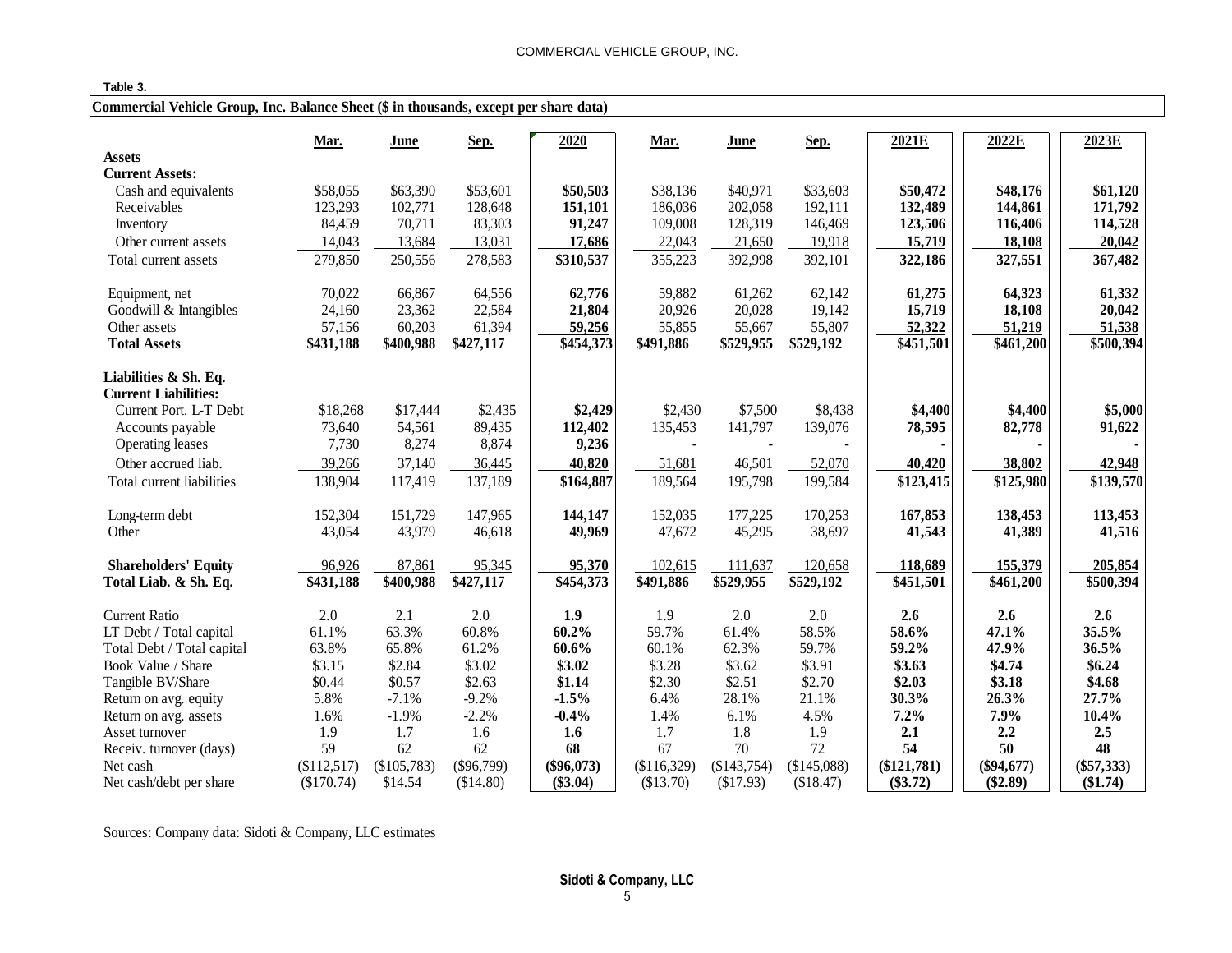# **Appendix** Required Disclosures

# **Required Disclosures**

# **Commercial Vehicle Group, Inc. (CVGI-\$8.10) NR Price Target: \$18 Risk Rating: M**

#### Rating and Price Target History Table

| Action     | Date                    | <b>Px</b> |           |      | Rating PT Risk Rating |
|------------|-------------------------|-----------|-----------|------|-----------------------|
|            | Initiation 11/18/20 7.4 |           | <b>NR</b> | 14 M |                       |
| <b>IPT</b> | 1/21/21                 | 8.6       |           | 14   |                       |
| <b>PT</b>  | 3/3/21                  | 9.5       |           | 14   |                       |
| <b>PT</b>  | 3/10/21                 | 10.3      |           | 14   |                       |
| <b>PT</b>  | 5/3/21                  | 11.2      |           | 16   |                       |
| <b>PT</b>  | 5/5/21                  | 11.2      |           | 16   |                       |
| <b>PT</b>  | 5/26/21                 | 11.7      |           | 16   |                       |
| <b>IPT</b> | 7/29/21                 | 9.1       |           | 16   |                       |
| <b>PT</b>  | 8/4/21                  | 8.7       |           | 18   |                       |
| <b>PT</b>  | 8/20/21                 | 8.8       |           | 18   |                       |
| <b>PT</b>  | 10/29/21 10.3           |           |           | 18   |                       |
| <b>PT</b>  | 11/3/21                 | 9         |           | 18   |                       |
|            | 12/14/21 8              |           |           | 18   |                       |



| <b>Valuation</b> |                                                                     | We maintain our \$18 price target on CVGI shares. We think the ongoing transformation of CVG merits the<br>utilization of a blended multiple, based on the future projected profit contribution of the businesses, in our<br>valuation. In doing so, we assume that by 2022-23, 25% of revenue will be in automation and 75% in truck<br>(and related) products. We compare this mix to the S&P small-cap truck, farming and construction and S&P<br>small-cap industrial machinery indices. By the end of 2023, we assume profit growth rates will slow, reflected<br>in contracting forward P/E multiples. Over the last ten years, the median forward P/E on the S&P small-cap<br>truck sector was 20.0x forward one-year EPS and 17.0x forward two-year EPS, with a peak forward multiple<br>of 12x-14x. Similarly, the S&P small-cap machinery index has traded at 20.0x forward one-year EPS and<br>18.0x forward two-year EPS, with peak forward multiple trading at a wider spread of 10x-14x. Utilizing the<br>midpoints of 13x peak trucking and 12x peak machinery on our projected profit contributions, we derive a | blended multiple of 12x. Our \$18 price target is based on a constant 12x our revised 2023 EPS estimate of<br>\$1.51 (was \$1.53). We have a Moderately Risky rating on CVGI shares to reflect the cyclicality of the truck |
|------------------|---------------------------------------------------------------------|----------------------------------------------------------------------------------------------------------------------------------------------------------------------------------------------------------------------------------------------------------------------------------------------------------------------------------------------------------------------------------------------------------------------------------------------------------------------------------------------------------------------------------------------------------------------------------------------------------------------------------------------------------------------------------------------------------------------------------------------------------------------------------------------------------------------------------------------------------------------------------------------------------------------------------------------------------------------------------------------------------------------------------------------------------------------------------------------------------------------------------|-----------------------------------------------------------------------------------------------------------------------------------------------------------------------------------------------------------------------------|
| <b>Key Risks</b> | market and levered balance sheet.<br>Cyclicality of trucking market | Risk in new market penetration                                                                                                                                                                                                                                                                                                                                                                                                                                                                                                                                                                                                                                                                                                                                                                                                                                                                                                                                                                                                                                                                                                   | High debt levels                                                                                                                                                                                                            |

**Sidoti & Company.**Sidoti & Company, LLC is a licensed broker/dealer, and publishes research reports about some of the securities it follows. All research published by Sidoti & Company, LLC is based on public information, or on information from the company discussed in the report that that company is required to promptly make public . This report was prepared for market professionals and institutional investor customers. Market professionals and institutional investors should consider this report as only one factor in making their investment decisions. This report is for information purposes only and is not intended as an offer to sell or a solicitation to buy securities. This research report is not a substitute for the exercise of your independent judgment. Information contained herein is based on sources we believe to be reliable but we do not guarantee their accuracy. The stock rating on this report reflects the analyst's recommendation based on a 12-month period. It should be presumed that the analyst who authored this report has had discussions with the subject company to ensure factual accuracy prior to publication.

Sidoti does NOT own securities of the issuers described herein, and Sidoti does not make a market in any securities. Sidoti does not engage in, or receive compensation from, any investment banking or corporate finance-related activities with the company discussed in the report. Sidoti's contracts with issuers protect Sidoti's full editorial control of all research, timing of release of reports, and release from liability for negative reports. To ensure further independence, the company discussed in the report has agreed to a minimum coverage term of one Initiation Report and three Update Reports, which that company cannot unilaterally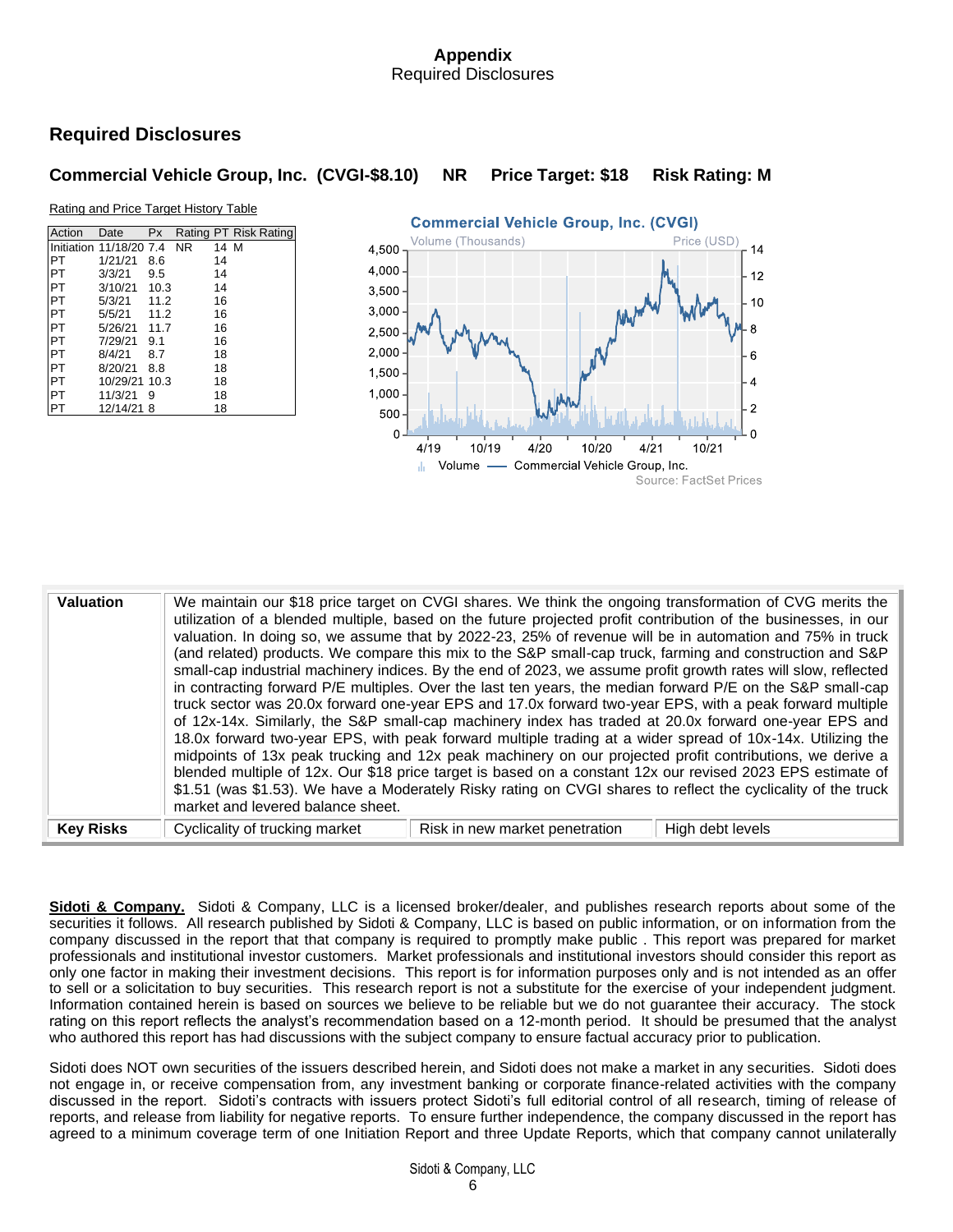terminate earlier. Sidoti & Company, LLC takes steps to ensure analyst independence including setting fees in advance and utilizing analysts who must abide by the CFA Institute Code of Ethics and Standards of Professional Conduct. Each Sidoti & Company, LLC analyst has full discretion on the rating and revenue target based on his or her own due diligence. Analysts are paid in part based on overall profitability of Sidoti & Company, LLC. Such profitability is derived from a variety of sources and includes payments received from issuers of securities covered by Sidoti & Company, LLC for services described below. No part of analyst compensation was, or will be, directly or indirectly, related to the specific recommendations or views expressed in any report or article. All issuers to be considered for research obtain the approval of a stock selection committee comprised of the Director of Research, the Chief Compliance Officer, and an independent outside person for screening applicants.

**Sidoti** *Company Sponsored Research* **Rating System** The Sidoti & Company, LLC *Company Sponsored Research* rating system consists of *"Moderately Risky*" (M) and "*Highly Risky*" (H) ratings. *"Moderately Risky*" suggests companies, that while still subject to relatively high price volatility, are characterized by more stable and predictable cash flow, a more established operating history, and an operating environment that is somewhat less competitive with a potential for loss of principal. "*Highly Risky*" suggests high risk equities of companies with a short or unprofitable operating history, limited or less predictable revenues, very high risk associated with success, significant financial or legal issues, or a substantial risk/loss of principal. As of 01/21/22 and immediately prior to the publication of this report, Company Sponsored Research provides research on 32 companies, of which 27 (84.4%) are rated Moderately Risky and 5 (15.6%) are rated Highly Risky. *Earnings* targets and opinions concerning the composition of market sectors included in this report reflect analyst judgments as of this date and are subject to change without notice. A risk to our *earnings* targets is that the analyst's estimates or forecasts may not be met. This report contains forwardlooking statements, which involve risks and uncertainties. Actual results may differ significantly from such forward-looking statements. Factors that may cause such differences include, but are not limited to, those discussed in the "Risk Factors" section in the issuer's SEC filings available in electronic format through SEC Edgar filings at [www.sec.gov.](http://www.sec.gov/)

Every company in the Microcap sector bears certain inherent risks and Sidoti & Company, LLC will not provide any company subject to those risks with a rating below moderate because stock in the Microcap segment of the market have many risks that are not as prevalent in Large-Cap, Blue Chips, or even Small-Cap stocks. Often it is these risks that cause Microcap stocks to trade at discounts to their peers. The most common of these risks is liquidity risk, which is typically caused by small trading floats and very low trading volume which can lead to large spreads and high volatility in stock price. In addition, Microcaps tend to have significant company specific risks that contribute to lower valuations. Investors need to be aware of the higher probability of financial default and higher degree of financial distress inherent in the Microcap segment of the market.

Sidoti & Company policy is to update research reports as and when the Research Analyst and Research Management deem appropriate, based on developments with the issuer, the sector, or the market that may have a material impact on the research views or opinions stated therein. In addition, certain Research publications are intended to be updated on a regular periodic basis (weekly/monthly/quarterly/annual) and will ordinarily be updated with that frequency, unless the Research Analyst and Research Management determine that a different publication schedule is appropriate based on current conditions.

Sidoti & Company Research does not provide individually tailored investment advice. Sidoti & Company Research has been prepared without regard to the circumstances and objectives of those who receive it. Sidoti & Company recommends that investors independently evaluate particular investments and strategies, and encourages investors to seek the advice of a financial adviser. The appropriateness of an investment or strategy will depend on an investor's circumstances and objectives. The securities, instruments, or strategies discussed in Sidoti & Company Research may not be suitable for all investors, and certain investors may not be eligible to purchase or participate in some or all of them. Sidoti & Company Research is not an offer to buy or sell or the solicitation of an offer to buy or sell any security/instrument or to participate in any particular trading strategy. The value of and income from your investments may vary because of changes in interest rates, foreign exchange rates, default rates, prepayment rates, securities/instruments prices, market indexes, operational or financial conditions of companies or other factors. There may be time limitations on the exercise of options or other rights in securities/instruments transactions. Past performance is not necessarily a guide to future performance. Estimates of future performance are based on assumptions that may not be realized. If provided, and unless otherwise stated, the closing price on the cover page is that of the primary exchange for the subject company's securities/instruments.

These opinions may not fit to your financial status, risk and return preferences. For this reason, to make an investment decision by relying solely to this information stated here may not bring about outcomes that fit your expectations. The trademarks and service marks contained in Sidoti & Company Research are the property of their respective owners. Third-party data providers make no warranties or representations relating to the accuracy, completeness, or timeliness of the data they provide and shall not have liability for any damages relating to such data.

Investors should consider Sidoti & Company Research as only a single factor in making their investment decision. For valuation methodology and risks associated with any recommendation, rating or price target referenced in this research report, please contact the Client Support Team as follows: US/Canada +1 212-453-7000. Alternatively you may contact your investment representative or Sidoti & Company Research at 1177 Avenue of the Americas 5<sup>th</sup> Floor, (Attention: Director of Research), New York, NY 10036 USA.

**Compensation**. Sidoti & Company, LLC receives a flat fee of \$40,000, renewable annually from the company discussed in Company Sponsored Research reports for the creation and dissemination of an Initiation Report and three Update Reports. The purpose of the fee is to subsidize the high costs of research and monitoring. Sidoti holds multiple conferences a year and charges